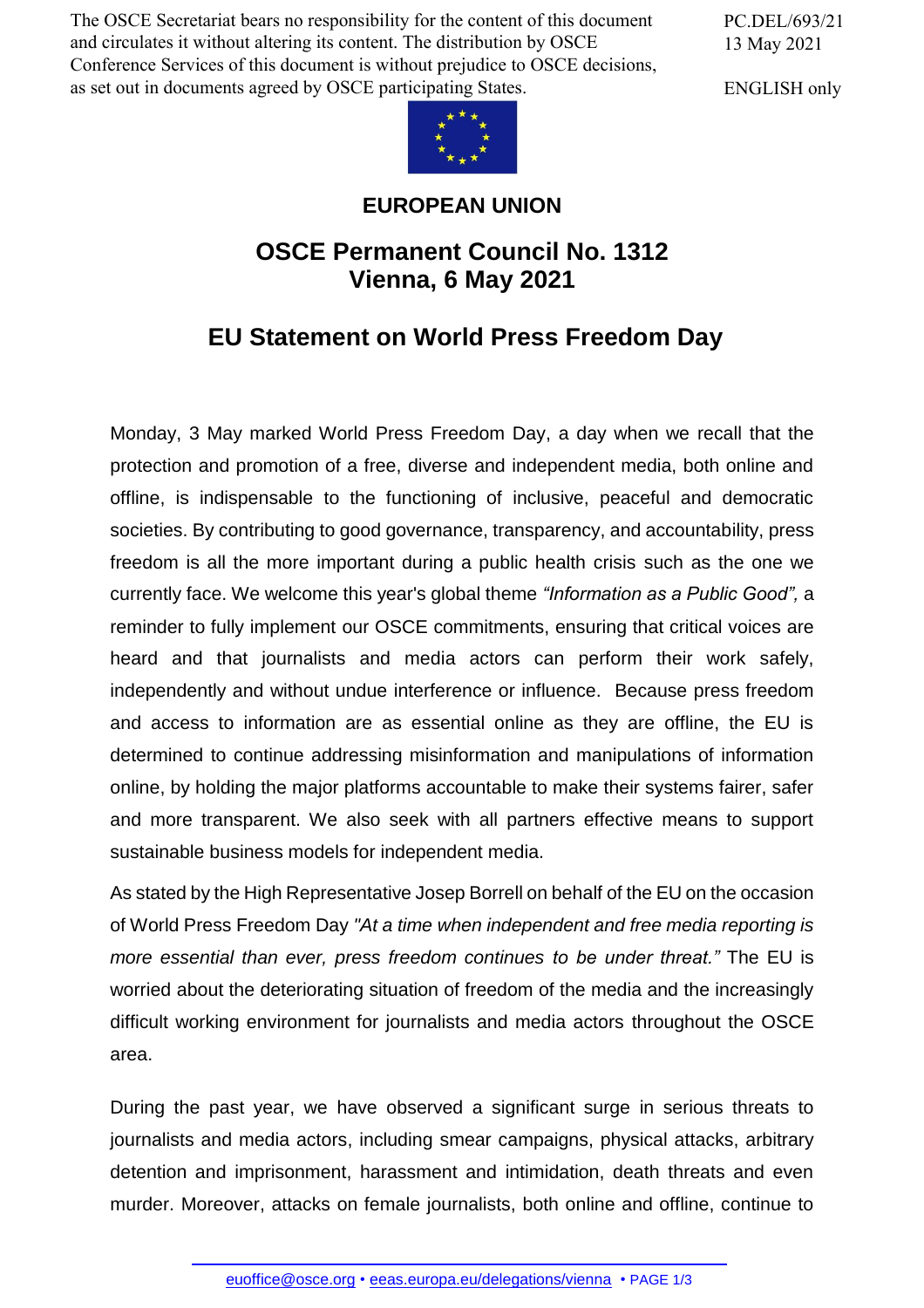be on the rise. Regrettably, the health crisis has only exacerbated restrictions on media freedom and increased the difficulties faced by journalists and the media. The COVID-19 pandemic must not be used to restrict media freedom or to silence journalists but, on the contrary, it should be the occasion to encourage free, independent and diverse media, as an important tool to address the crisis.

The EU commends the courageous work of journalists and media actors who, in often highly challenging conditions, continue to provide independent information. We regret that many participating States, particularly in conflict-affected areas and in their neighbourhood, fall short in meeting their international obligations and OSCE commitments to ensure the safety of journalists and to promote and protect freedom of expression and media freedom. We strongly encourage all participating States, and in light of recent human rights and media freedom indexes, in particular Azerbaijan, Belarus, Kazakhstan, Russia, Tajikistan, Turkey, Turkmenistan and Uzbekistan, to take decisive steps to fully respect their commitments.

The EU shares the concerns expressed by the RFoM regarding the negative implications of the political developments in Belarus on the work of media outlets, and the continued persecutions and harassment of journalists and media actors. We urge the Belarusian authorities to end the ongoing crackdown on independent media, and reiterate our urgent call to immediately release and rehabilitate all 12 currently arbitrarily detained journalists and media actors, including Katerina Borisevich, Katerina Andreyeva, and Darya Chultsova.

It is also concerning that the Russian authorities continue to restrict the work of independent media platforms, as well as individual journalists and other media actors. The EU reiterates its longstanding position that the so-called "foreign agent" law contributes to a systematic infringement of basic freedoms, and restricts civil society, independent media, and the rights of political opposition in Russia. We reject the recent decision to include independent media outlet Meduza on the list of "foreign agents".

The EU will continue following these, and other, worrying cases closely. We must make sure that those responsible for attacks against journalists and media actors do not enjoy impunity.

In these unprecedented times, all participating States should scrutinize the implementation of their commitments and obligations related to freedom of expression